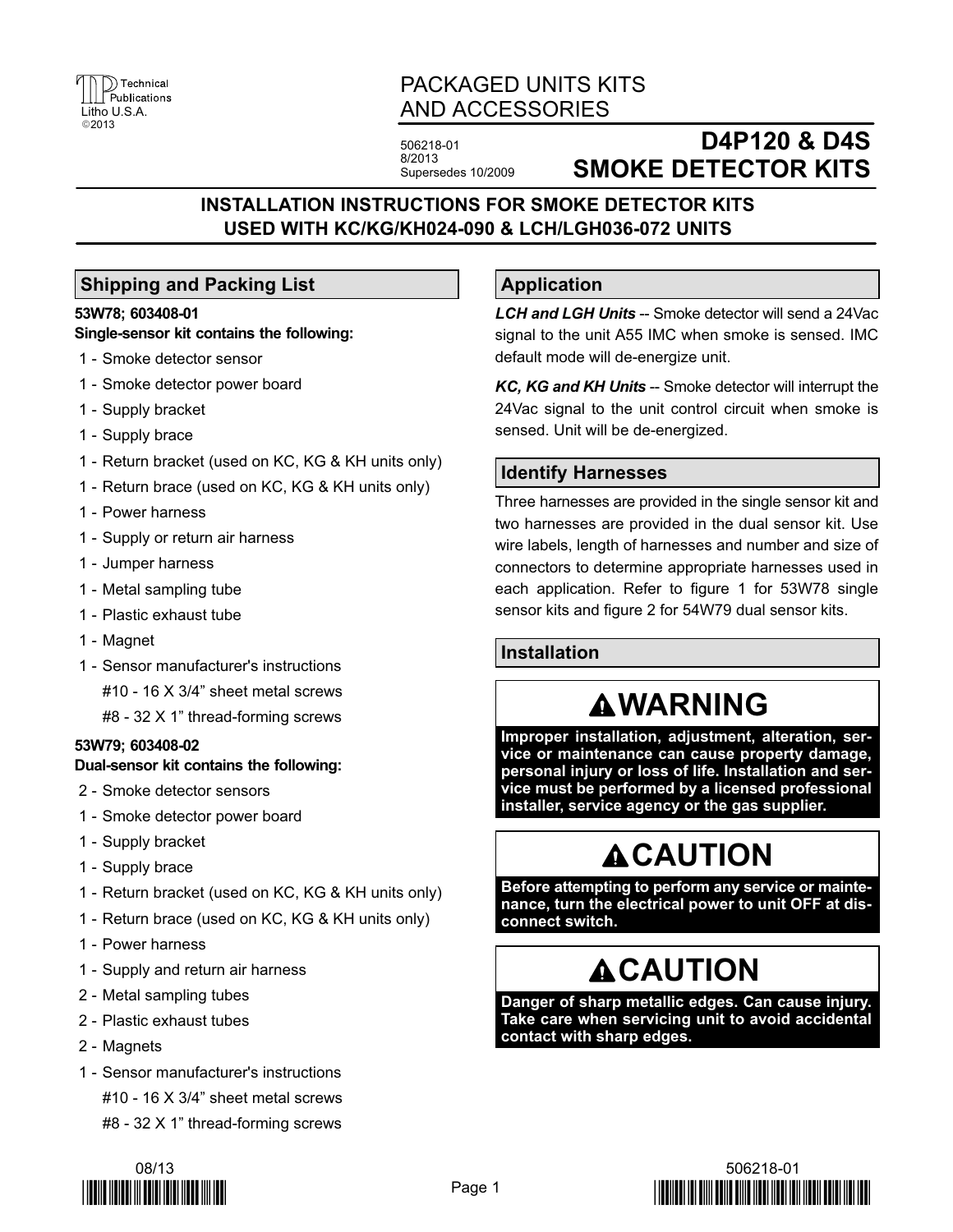<span id="page-1-0"></span>

| JUMPER HARNESS - 4" IN LENGTH<br>POWER HARNESS - 2 FT. IN LENGTH<br>Used in KG/KC/KH applications.<br>Used in LGH/LCH supply air only applications.<br>Discard harness in other applications.<br>Discard in LGH/LCH applications.<br>6-PIN<br>6-PIN<br>4-PIN<br>$J255-1$<br>$95$ $-$<br>P250-1<br>$J261-1$<br>$J255-2$<br>$TB1-C$<br>J255-3<br>P250-2<br>$J261-2$<br>J255-4<br>$J261-3$<br>P250-3<br>$96 \Box$<br>J255-5<br>$J261 - 4$<br>P250-4<br>604651<br>J261-5<br>J255-6<br>J261-6<br>604374 |
|----------------------------------------------------------------------------------------------------------------------------------------------------------------------------------------------------------------------------------------------------------------------------------------------------------------------------------------------------------------------------------------------------------------------------------------------------------------------------------------------------|
|                                                                                                                                                                                                                                                                                                                                                                                                                                                                                                    |
|                                                                                                                                                                                                                                                                                                                                                                                                                                                                                                    |
| SUPPLY OR RETURN AIR HARNESS - APPROX, 10 FT. IN LENGTH<br>Use this harness in unit return air only AND KG/KC/KH supply air only applications.<br>Discard in LGH/LCH applications; harness is provided in unit.<br>4-PIN<br>4-PIN<br>P251-1<br>P250-1<br>P251-2<br>P250-2<br>P251-3<br>P250-3<br>P251-4<br>P250-4<br>604650                                                                                                                                                                        |
| <b>FIGURE 1</b>                                                                                                                                                                                                                                                                                                                                                                                                                                                                                    |
| 53W79 DUAL SENSOR KITS<br>(COMBINATION SUPPLY AIR AND RETURN AIR APPLICATIONS)<br>POWER HARNESS - 2 FT. IN LENGTH<br>Used in all KG/KC/KH unit applications.<br>6-PIN<br>Discard in all LGH/LCH unit applications.<br>$J255-1$<br>$95$ —<br>J255-2<br>$TB1-C$<br>J255-3<br>604651<br>J255-4<br>96<br>J255-5<br>J255-6<br>SUPPLY AND RETURN AIR HARNESS - 4 CONNECTORS<br>Used in all dual sensor applications.<br><b>BUNDLED</b>                                                                   |
| <b>TOGETHER</b><br>4-PIN<br>4-PIN<br>P250-1<br>P251-1<br>P251-2<br>P250-2<br>P251-3<br>P250-3                                                                                                                                                                                                                                                                                                                                                                                                      |
| P251-4<br>P250-4<br>4-PIN<br>6-PIN<br>P253-1<br>P252-1<br>603526<br>P253-2<br>P252-2<br>P253-3<br>P252-3<br>P253-4<br>P252-4<br>P252-5<br>P252-6                                                                                                                                                                                                                                                                                                                                                   |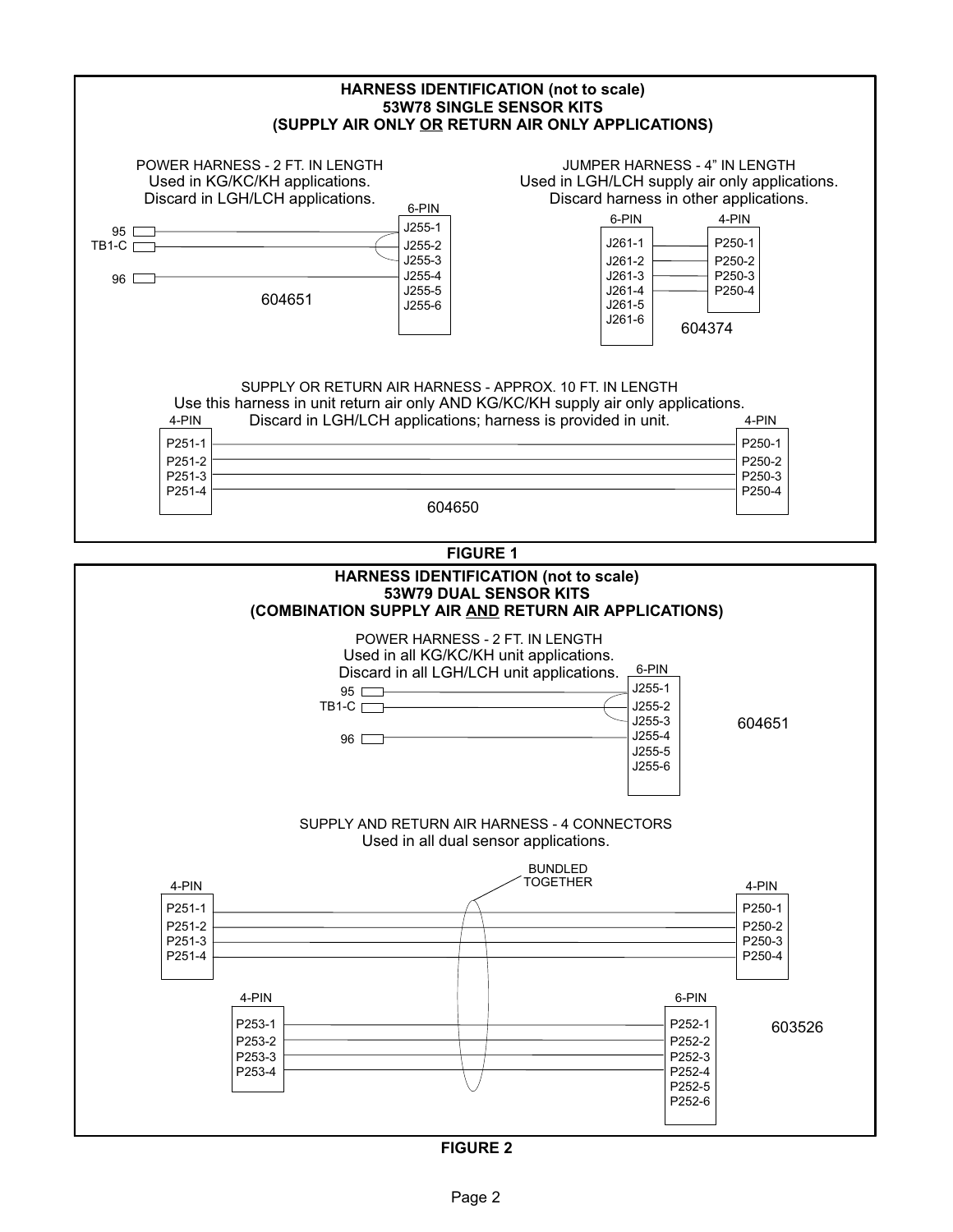## **Installation - continued**

#### *Smoke detector sensor and power board installation*

Use manufacturer's instructions provided with smoke detector to install sensor(s) and power board. Refer to figure 3 for location of power board, supply air sensor and return air sensor on units with an economizer. For location of return air sensor on units without an economizer, refer to figure 4 for KC, KG and KH units, and figure [5](#page-3-0) for LCH and LGH units.

### *Sampling tube installation*

 1 - Slide metal sampling tube onto the back side of the sensor as shown in figure [6.](#page-3-0) When sensor is installed in return air applications, slide plastic exhaust tube onto back side of the sensor as shown in figure [6.](#page-3-0) *NOTE - Plastic exhaust tube is NOT used in*

*supply air applications and should be discarded.*

 2 - Orient sampling tube so that holes point toward the air stream.



**FIGURE 4**

**FRONT OF UNIT**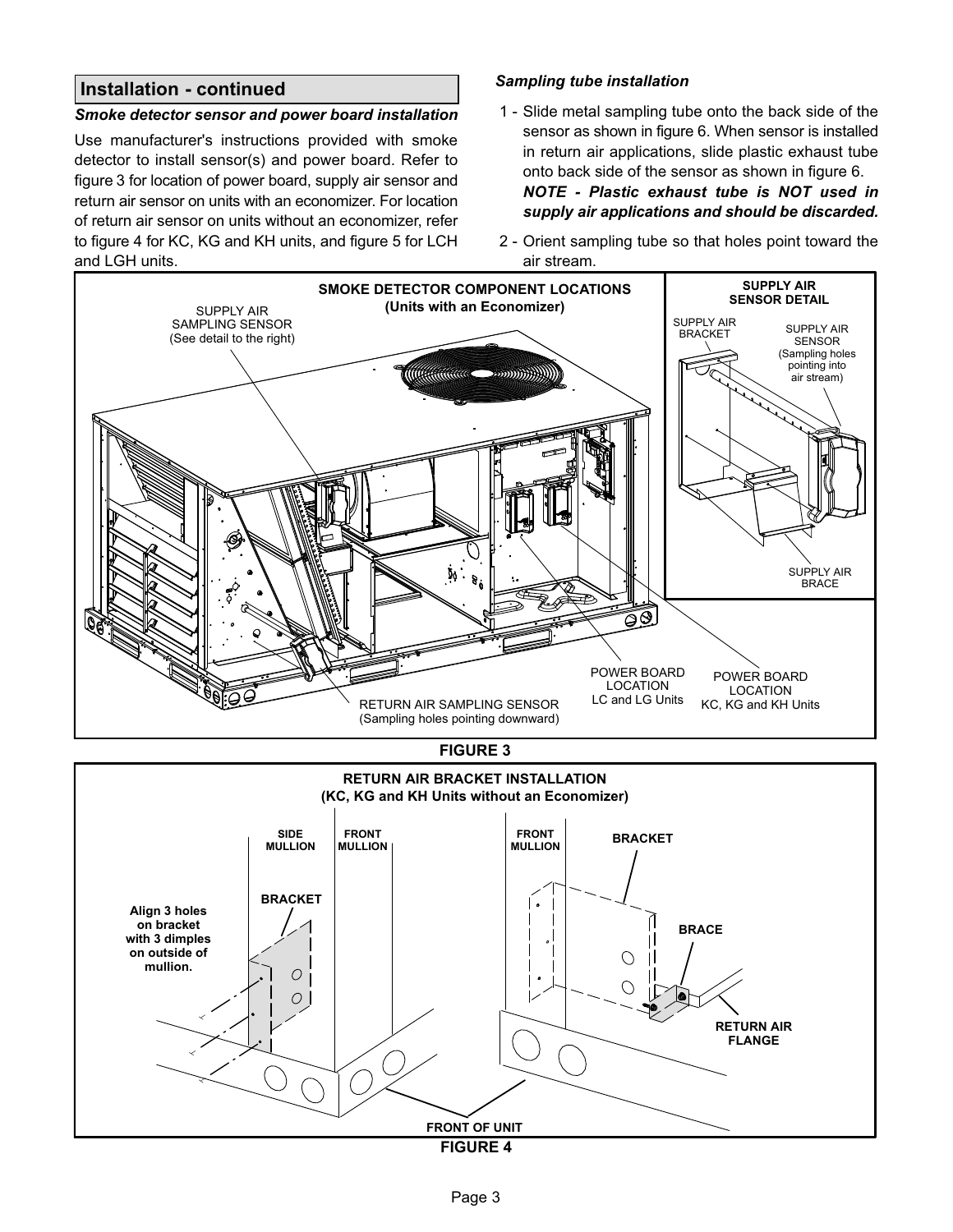<span id="page-3-0"></span>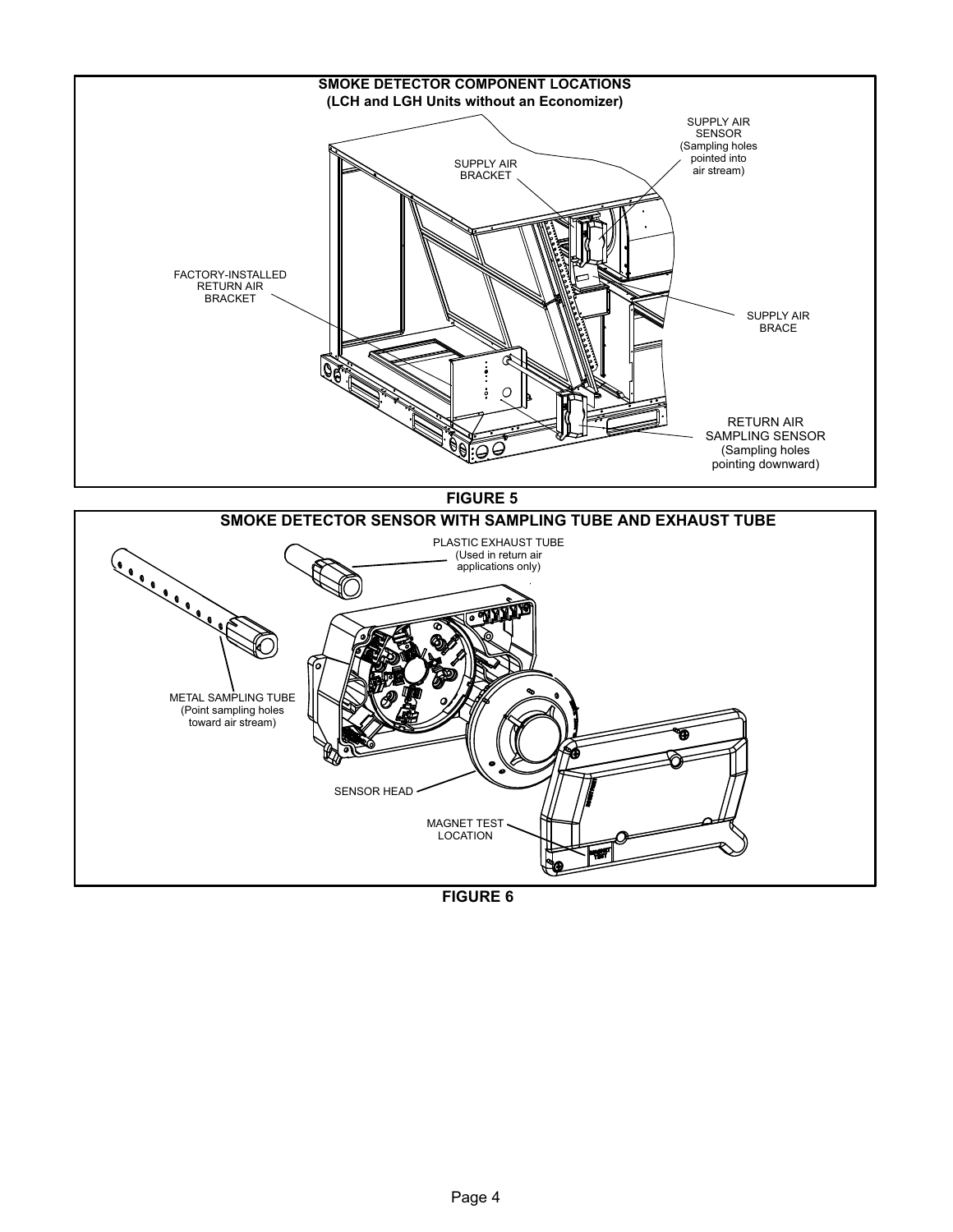<span id="page-4-0"></span>

#### **FIGURE 7**

# **Wiring - KG/KC/KH Units**

- 1 Locate and disconnect wires labeled 95 and 96 in the control area above compressor. See figure 7.
- 2 Connect wires labeled 95, 96 and TB1-C from the kit harness to wires labeled 95, 96 and TB1-C in unit.
- 3 Route harness wires to the top of the unit. Secure to existing bundle of wires and route to control area above compressor. See figure 8. Make sure wires are secured away from other components.
- 4 Make jack/plug connections as shown in figure [9](#page-5-0) when installing return air smoke detector only, figure [10](#page-5-0) when installing supply air smoke detector only, and figure [11](#page-5-0) when installing both supply and return air smoke detectors. Refer to respective wiring diagrams in figure [12](#page-6-0), [13](#page-6-0) and [14](#page-7-0).

*NOTE - In single-sensor applications, the wiring harness is sized for return air applications. There will be excess wiring in supply air applications. Gather excess wire and secure away from other components.* **FIGURE 8**

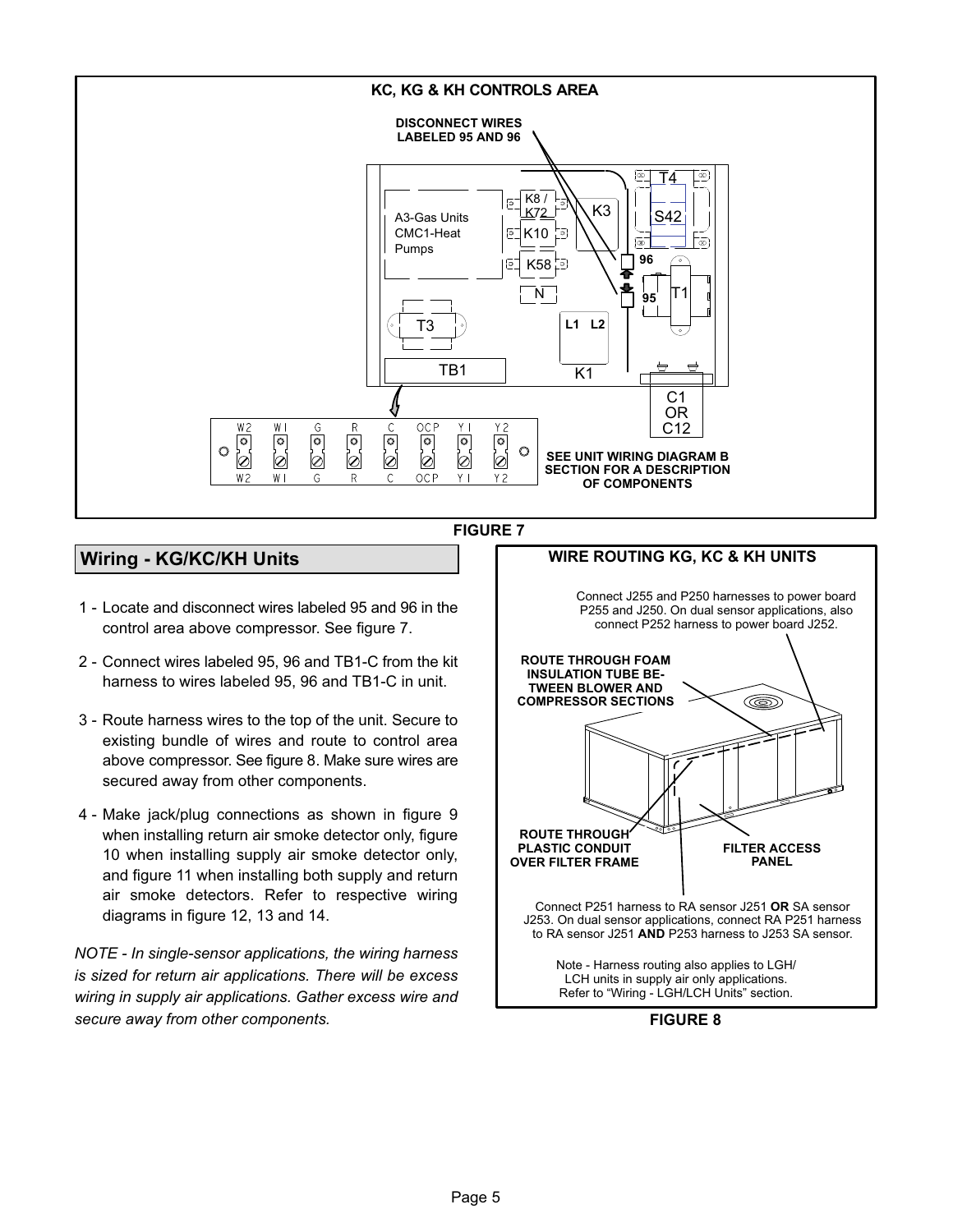<span id="page-5-0"></span>

**FIGURE 11**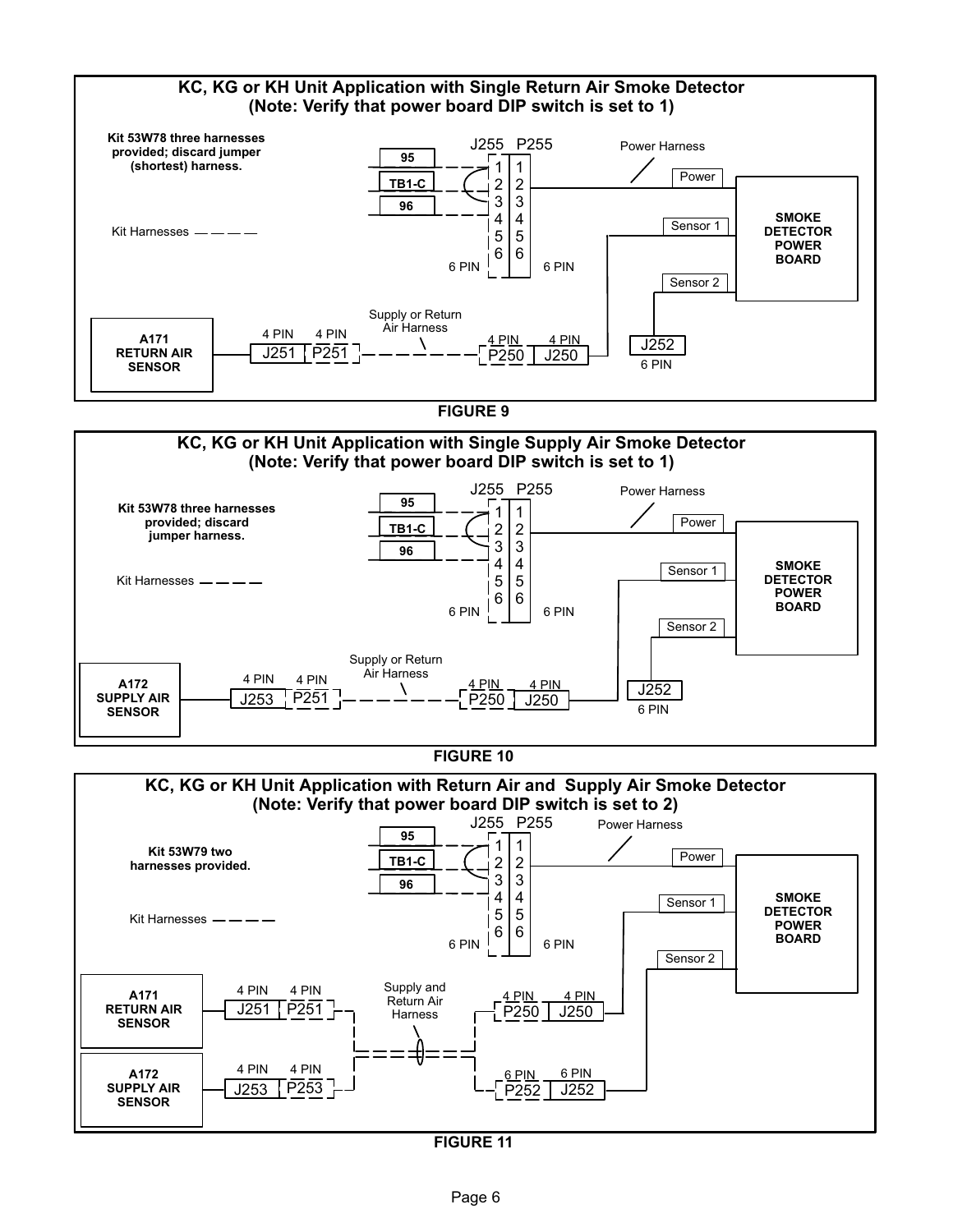<span id="page-6-0"></span>

**FIGURE 13**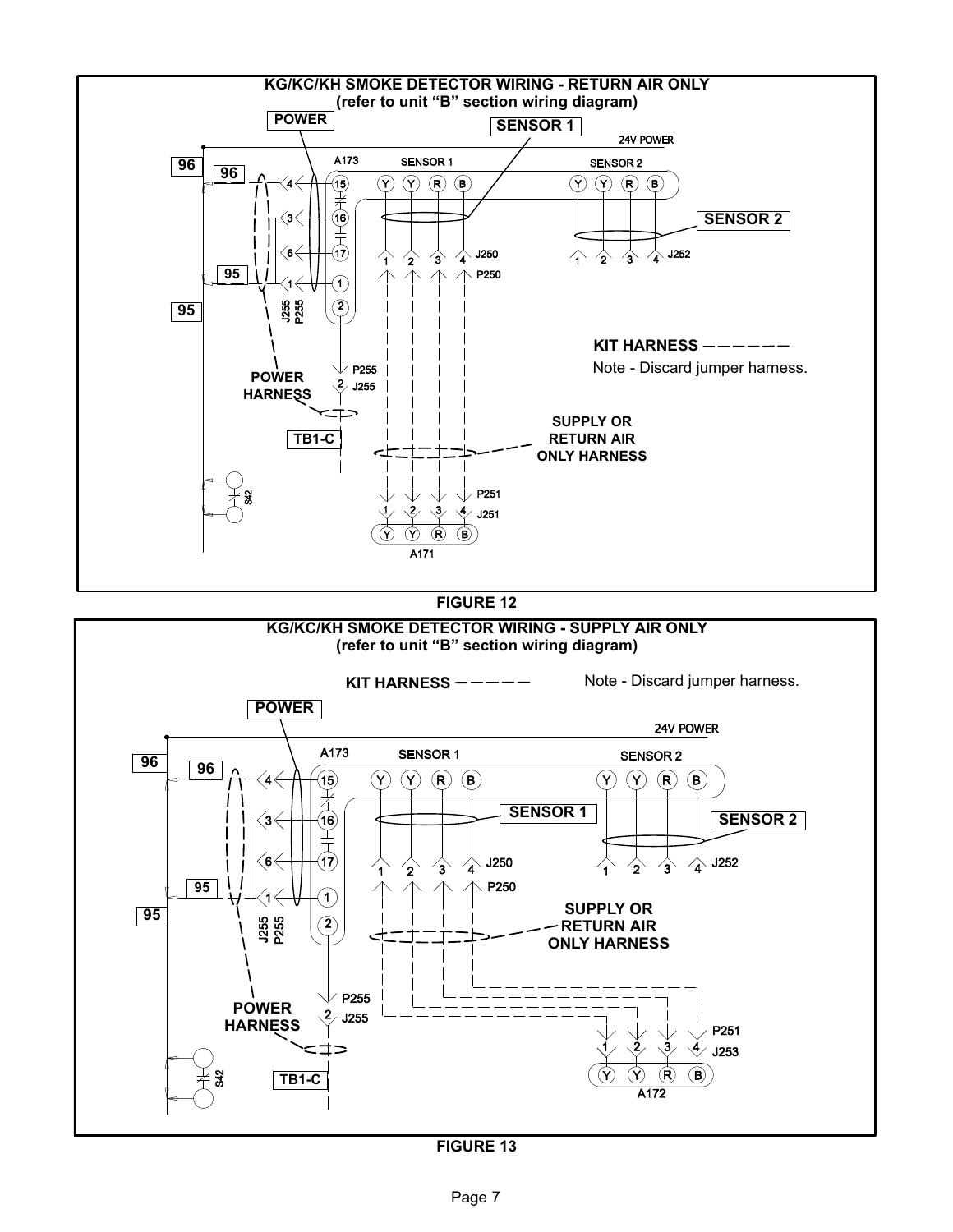<span id="page-7-0"></span>![](_page_7_Figure_0.jpeg)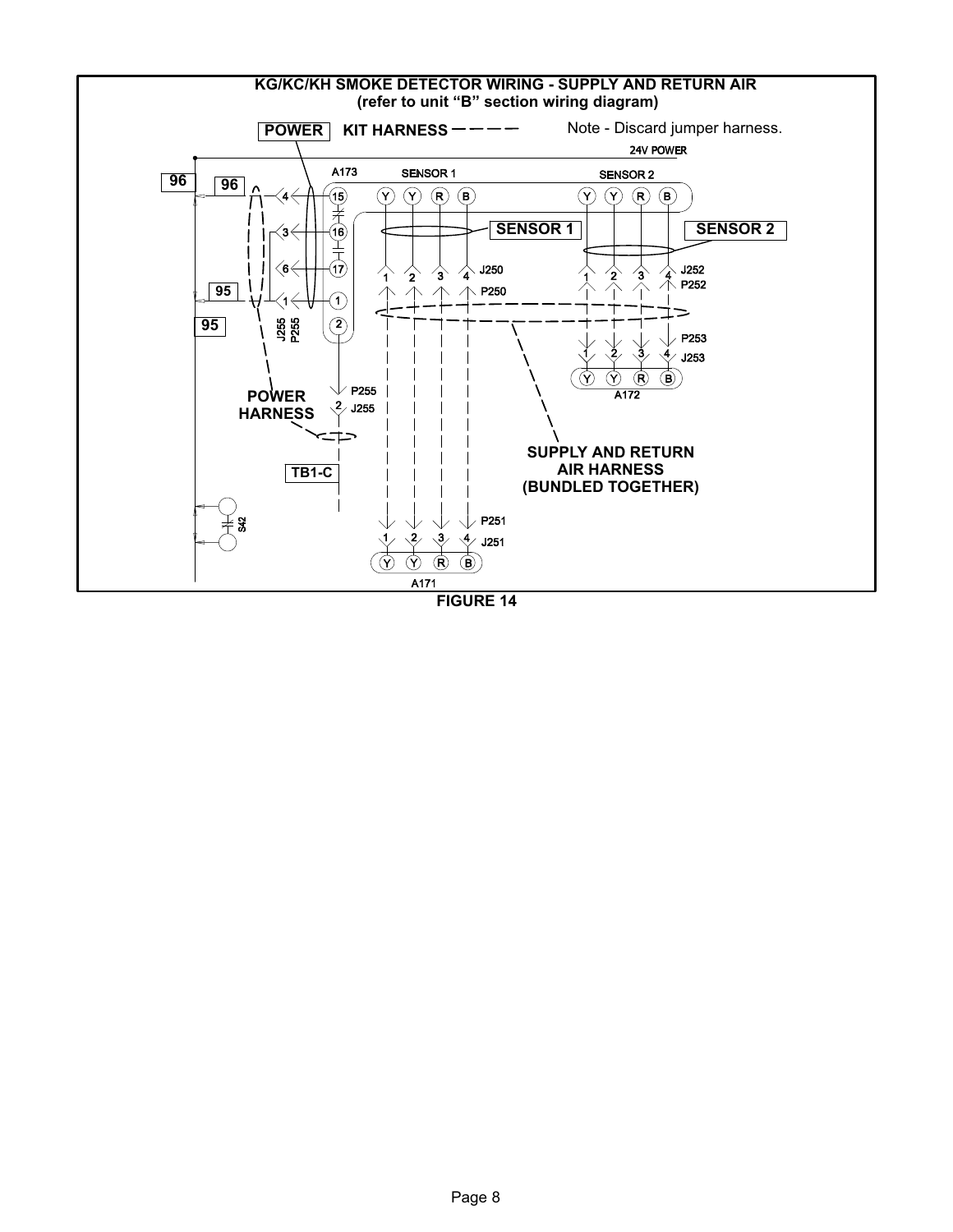## **Wiring - LGH & LCH Units**

Make jack/plug connections as shown in figure 15 when installing return air smoke detector only, figure 16 when installing supply air smoke detector only and figure 17 when installing both supply and return air smoke detectors. Refer to wiring diagrams in figure [18](#page-9-0), [19](#page-9-0) and [20.](#page-10-0)

The kit jumper harness is used in single supply air applications only. Route harness as shown in figure [8.](#page-4-0) Discard harnesses in other applications.

![](_page_8_Figure_3.jpeg)

**FIGURE 15**

![](_page_8_Figure_5.jpeg)

![](_page_8_Figure_6.jpeg)

![](_page_8_Figure_7.jpeg)

**FIGURE 17**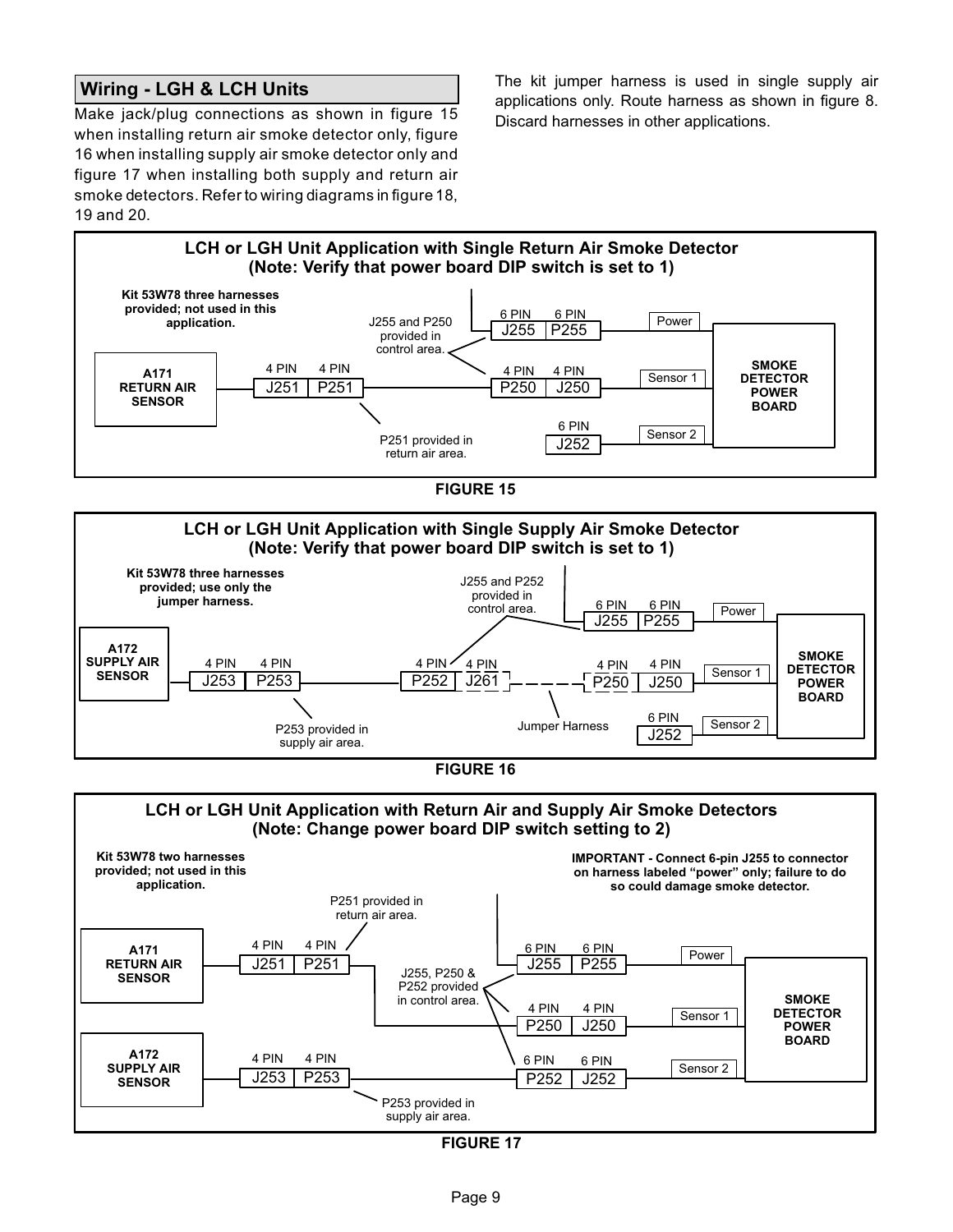<span id="page-9-0"></span>![](_page_9_Figure_0.jpeg)

**FIGURE 19**